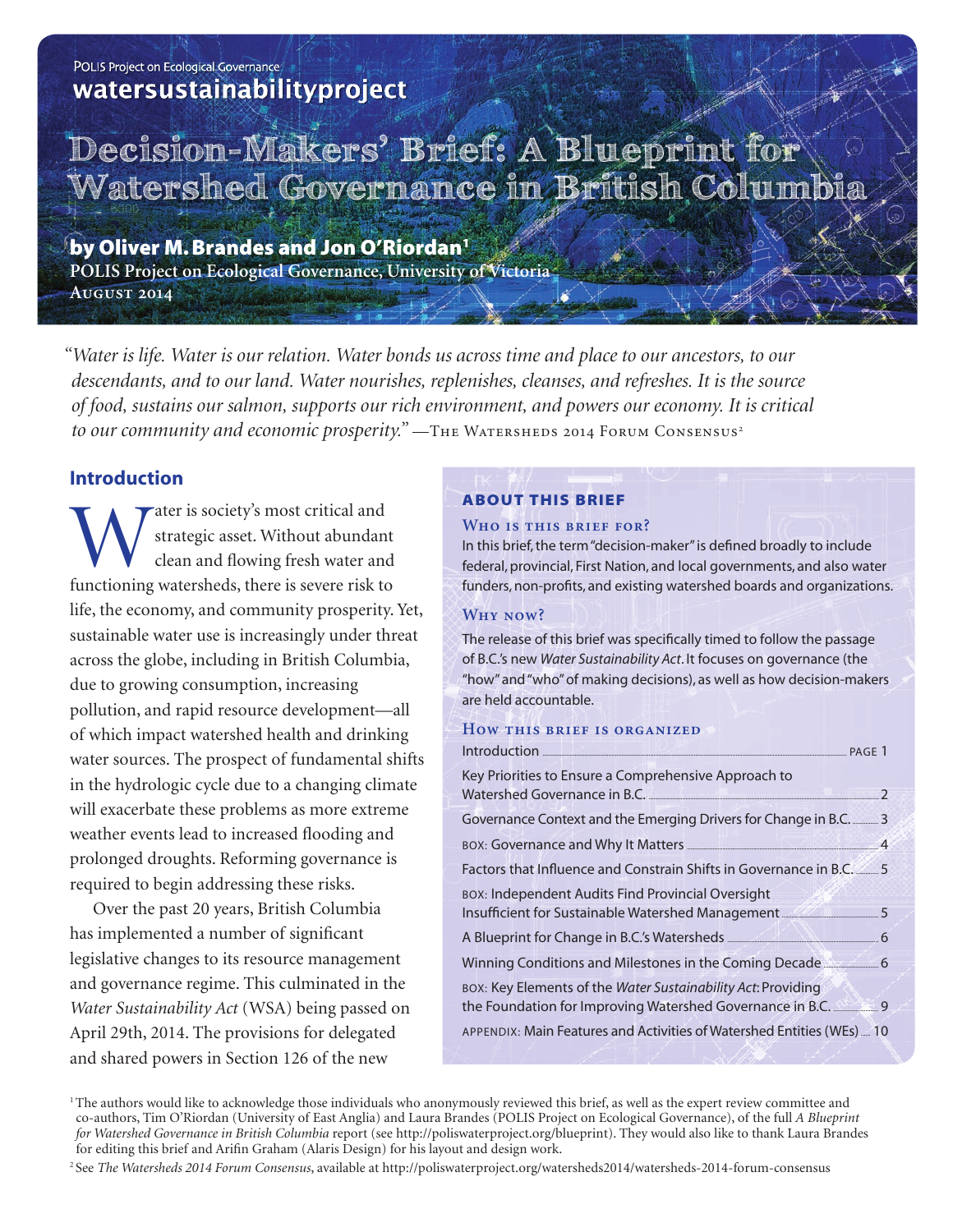act (which had been foreshadowed in the various discussion papers leading up to the new legislation) explicitly open the door to a range of governance approaches.

This brief is a supplement to the public policy report *A Blueprint for Watershed Governance in British Columbia*<sup>3</sup> and the three-day forum *Watersheds 2014: Towards Watershed Governance in British Columbia and Beyond*. 4 It informs decision-makers in British Columbia about a number of decisions that need to be made to implement fundamental changes to the current model of governance. In the current model, it is the federal, provincial, and local governments that primarily make all key decisions related to water and watersheds. This brief focuses on shifting to a model that emphasizes collaboration across, and within, sectors and better engages citizens, First Nations, civil society, business, industry, and resource management professionals in the goal of maintaining healthy functioning watersheds as the foundation of community and economic prosperity.

# **Key Priorities to Ensure a Comprehensive Approach to Watershed Governance in B.C.**

The following list describes the main<br>conclusions from this briefing note<br>points to the critical actions that must<br>expect the shift in governance conclusions from this briefing note and points to the critical actions that must be undertaken to achieve this shift in governance.

- **1.***Initiate and support comprehensive watershed governance pilot projects*. Watershed entities  $(WEs)^5$  can undertake a range of primary functions (listed in the Appendix). The WSA also enables such entities to assume statutory powers included in the act, such as setting water objectives, developing *Water Sustainability Plans*, issuing water licences, approving work in and about freshwater bodies, and operating infrastructure, such as weirs or dams. Initially, these kinds of statutory functions would likely be best tested through shared delegation, and eventually through formal agreements for "drawing down" such powers in an ongoing fashion. One approach would be for the Province to work with more advanced existing watershed initiatives in regions such as the Okanagan Basin, the Columbia Basin, or the Cowichan watershed on Vancouver Island.
- **2.** *Provincial government to engage broadly in regulations development phase*. Ensuring a credible regulatory regime to implement the new *Water Sustainability Act* will require the provincial government to fulfill its constitutional responsibility to consult and accommodate First Nations' rights and interest in water.<sup>6</sup> This engagement must be in a government-togovernment approach and should embody the key principles of the "New Relationship."7 Further broad engagement with key expert and interest groups, and also publicly, will enhance the

<sup>3</sup>*A Blueprint for Watershed Governance in British Columbia* sets out a detailed 10-year program for how the Province of British Columbia can effectively manage fresh water in the context of functioning and healthy watersheds. See: Brandes, O.M., O'Riordan, J., O'Riordan, T., & Brandes, L. (2014, January). *A Blueprint for Watershed Governance in British Columbia*. Victoria, Canada: POLIS Project on Ecological Governance at the University of Victoria. Retrieved from http://poliswaterproject.org/blueprint

<sup>4</sup> The three-day forum *Watersheds 2014: Towards Watershed Governance in British Columbia and Beyond* was held on Cowichan Tribes territory in Duncan, B.C. from January 27th to 29th, 2014. It attracted nearly 200 delegates, plus an additional 75 virtual participants via online satellite events across the country. For more information see http://poliswaterproject.org/watersheds2014

<sup>5</sup> The generic term "watershed entity" (WE) refers to the organizations and governance arrangements (some of the institutional architecture) that could exist at the watershed scale, and that we feel is necessary to move towards a new, more watershed-focused approach. WEs might include authorities, boards, trusts, regional bodies, or other watershed partnerships or arrangements. They would have a formal and recognized governing mandate with identified roles and responsibilities relating to preserving and promoting watershed health and function and sustaining the local economy and community well-being.

<sup>6</sup> This priority for respectful and meaningful engagement and accommodation is significantly reinforced by the recent Supreme Court of Canada decision in the case Tsilhqot'in Nation v. British Columbia, 44 (SCC 2014).

<sup>7</sup> See: Province of British Columbia. (2008). *The New Relationship*. Retrieved from http://www.newrelationship.gov.bc.ca/ agreements\_ and\_leg/new\_relationship\_agreement.html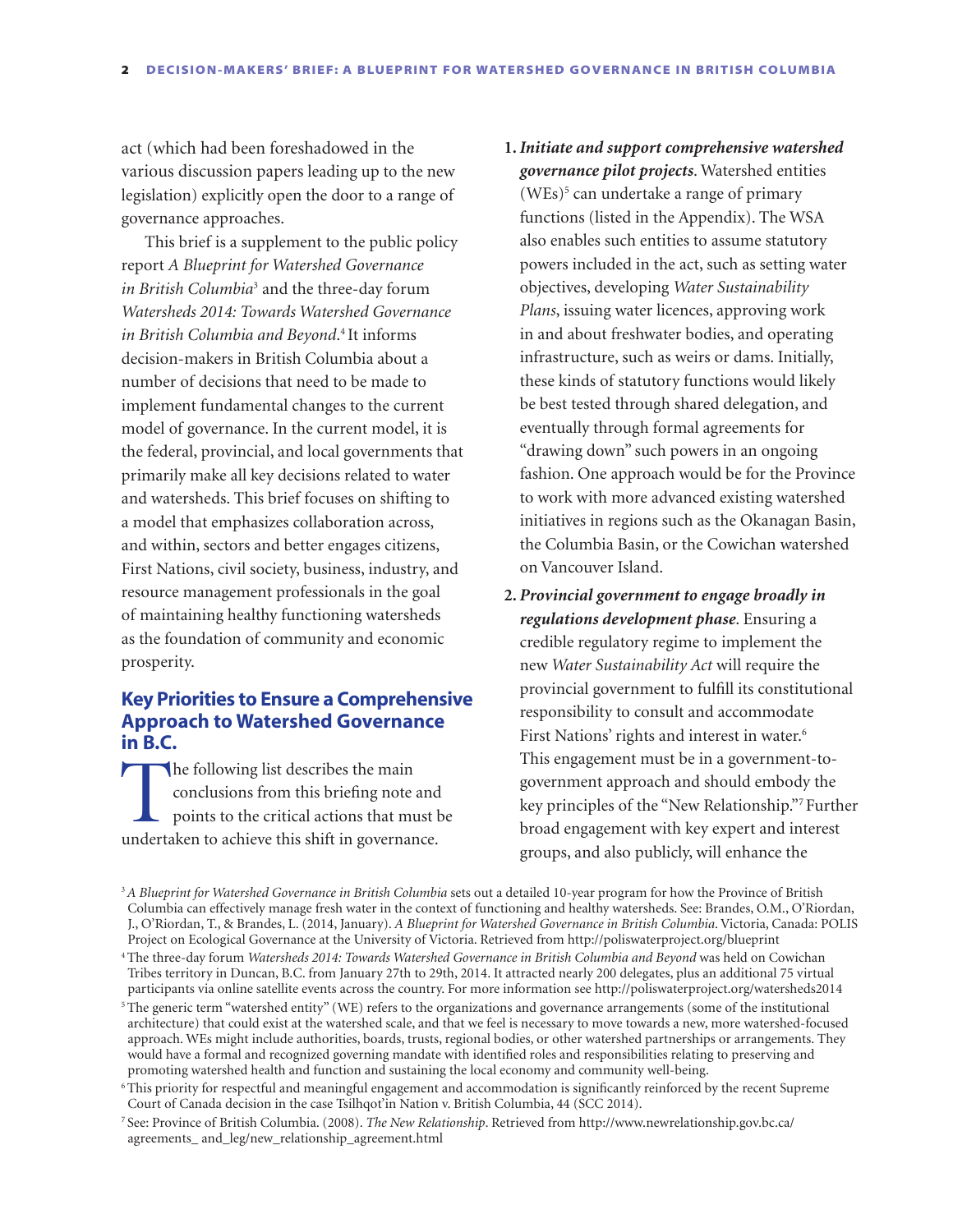credibility and, ultimately, the implementation of key regulations associated with the WSA.

- **3.** *Develop detailed regulations under the proposed Water Sustainability Act (Section 126).* These regulations will formalize the delegation of powers with appropriate accountability mechanisms, clearly articulated success criteria, and trigger mechanisms. They must explicitly provide provision for sufficient resources for WEs to undertake these "shared" or "drawn-down" responsibilities. The watershed governance pilot projects, as noted previously, should be designed to test how specific powers might be delegated.
- **4.** *Strengthen and diversify local funding options.*  To ensure financial sustainability for watershedbased decision-making arrangements and for local activities across the province, funding must come from a diversity of sources. This should include both traditional funding sources, such as local water licence revenues, community and industry water-use revenues, local government taxation, and other watershed-based resource rentals, as well as non-traditional funding sources, such as habitat banking, philanthropy, and local social investment to provide resources for implementation.
- **5.** *Support an annual forum of experts, practitioners, watershed entities, and federal, provincial, First Nation, and local governments.*  These forums will build capacity across B.C. and allow for the exchange of knowledge and best practices for governance processes and decisionmaking support tools.
- **6.** *Create educational opportunities to build water knowledge.* These opportunities should focus on educating politicians, decision-makers, and resource and planning professionals, as well as on schools and other post-secondary institutions to support innovation in watershed governance and emphasize stewardship for the future.
- **7.** *Align land-based objectives with water objectives.* Watersheds should be managed as whole systems. Proposed water objectives in the WSA must be integrated with clear land-based objectives under parallel legislation, such as the *Forest and Range Practices Act*, *Riparian Area Regulation*, and *Private Managed Forest Land Act*, so that all activities in watersheds are managed according to the same set of rules.
- **8.** *Enhance the role of the Forest Practices Board to a Natural Resource Practices Board***.** At a minimum, such a board should be enabled to audit and investigate all water and land use activities affecting watershed health, and publicly report results and offer directed advice to government on how to improve performance.

# **Governance Context and the Emerging Drivers for Change in B.C.**

ecision-making about water and<br>watersheds in Canada spans all less<br>of government, including First N<br>Although the Constitution Act, 1867 divide watersheds in Canada spans all levels of government, including First Nations. Although the *Constitution Act, 1867* divides responsibility and distributes power between provincial and federal governments, in practical legal terms it is the provincial governments that have the primary responsibility for making decisions about water and watersheds. They have the most direct constitutional powers related to land use, water management, and control over local government. Local governments have historically been involved through drinking water management and are increasingly engaged around source water protection. Local governments also directly influence water through land-use and zoning decisions, as is often articulated in community plans and regional growth initiatives. The Constitution (Section 35) also clearly affirms existing aboriginal and treaty rights. Fundamentally, this affirmation requires a meaningful role for First Nations and that they are consulted and rights are accommodated at all levels of water-related decision-making.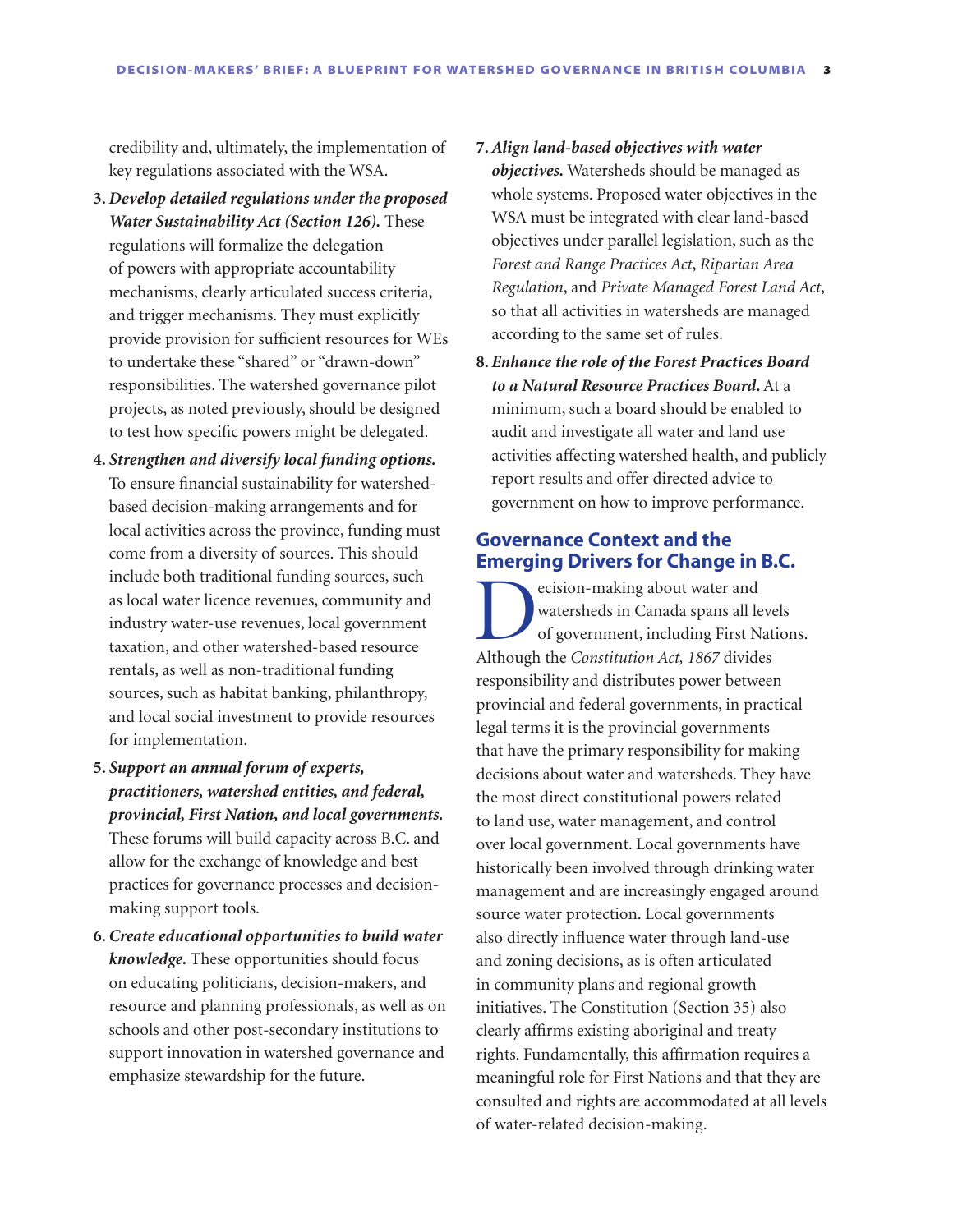Regardless of the constitutional powers, there has been a shift towards delegated and shared decision-making in B.C., which has been driven by the following factors:

- **1.** Today's resource management and community development decisions (as well as those of the future) are more complex than the decisions that were previously being made under earlier versions of the *Water Act* and other related watershed and resource management legislation.
- **2.** First Nations have constitutionally protected rights to land and water resources. This requires proper consultation and that their interests are accommodated. This can be especially challenging in cases of undefined water rights in advance of formal treaties or claims of aboriginal title.<sup>8</sup>
- **3.** Water scarcity is emerging as an economic concern that is hindering growth, especially in highly populated regions of the province, such as the interior, southern Vancouver Island, and the

#### **Governance and Why It Matters**

Governance refers to those complex processes involving individuals, institutions (public and private), and civil society that make social choices and engage in decisions. It involves both the who and the how of making collective decisions, and is thus inevitably concerned with power—the ability to influence, shape, and execute decisions—and to hold those making the decisions to account.

In its formal sense, governance involves laws, regulations, and formal institutions and incentives. But, how the norms, values, behaviours, and ethics influencing those decisions are constituted, and how they flow through the social networks of influence and action are just as important. Behind the concept of governance is the notion of learning and adapting, which can change behaviours and build social resilience to address an increasingly uncertain future.

lower mainland. In addition, growing demands for environmental stewardship in watersheds requires linking decisions regarding water with activities on the land. This type of whole-system approach requires closer engagement between decision-makers and all those impacted by decisions.

- **4.** Senior-level government no longer has the capacity to fulfill its legislative mandates, nor does it provide adequate oversight when some functions are delegated to qualified professionals. This conclusion is reinforced by two separate investigations conducted by the Forest Practices Board and the provincial Office of the Ombudsperson (see Box *Independent Audits Find Provincial Oversight Insufficient for Sustainable Watershed Management*). An important conclusion that can be drawn from these investigations is that civil society and community groups will need to become empowered to engage more formally in key aspects of decision-making and oversight, and certainly in monitoring activities to supplement the reduced capacity of senior government.
- **5.** Other provincial and territorial governments across Canada are reforming approaches and moving towards more collaborative and delegated forms of water and watershed governance. This mirrors trends in many jurisdictions around the globe. In the more established cases, changes to watershed governance have been based on the need for meaningful engagement with those affected, better involvement of First Nations, a clear emphasis on conservation and protecting environmental flows, and improving financial support and capacity building for watershed-level organizations.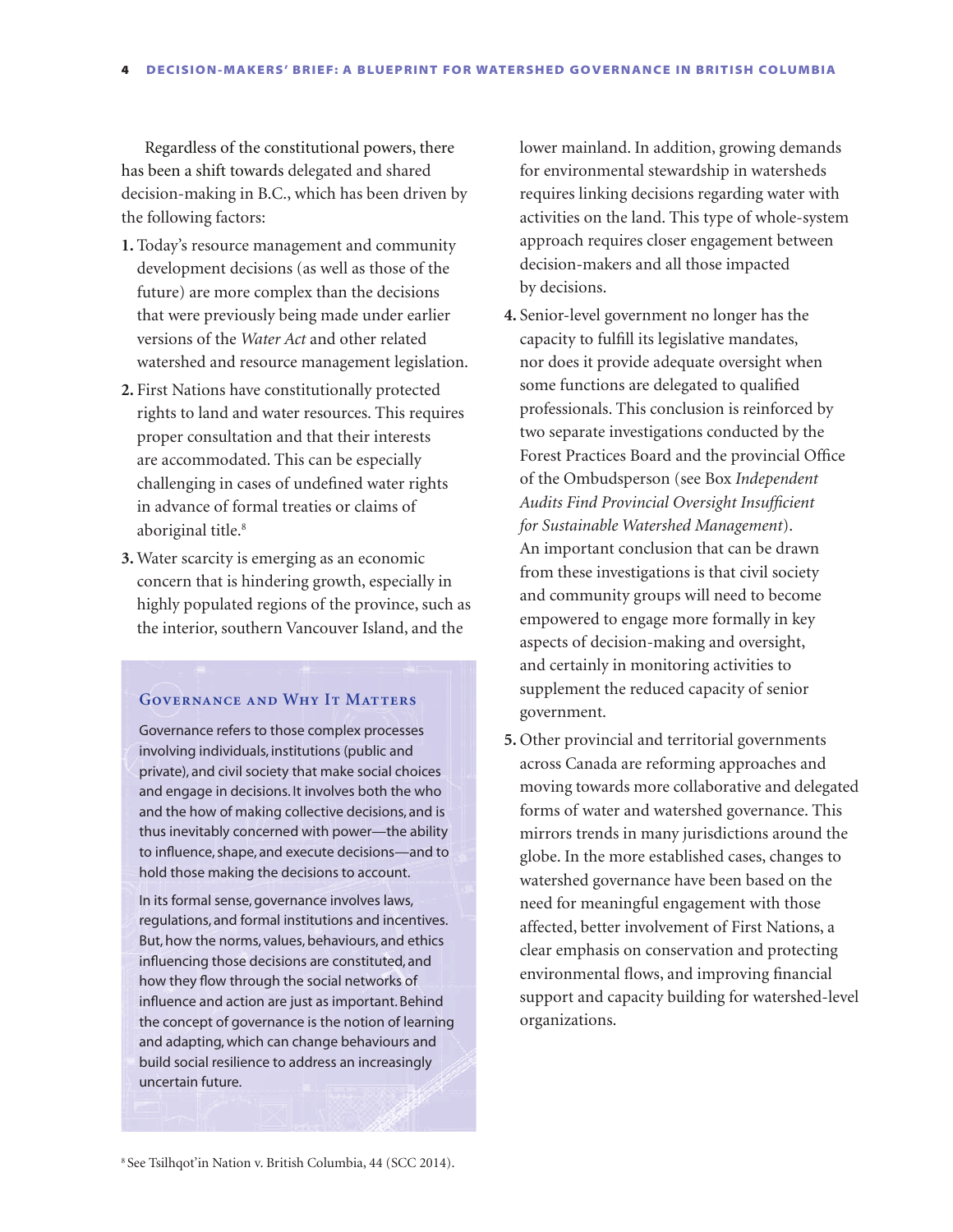## **Independent Audits Find Provincial OVERSIGHT INSUFFICIENT FOR Sustainable Watershed Management**

The Forest Practices Board reviewed the provincial legislation governing forest and range practices to protect community watersheds in B.C. It found that the government objectives set out in legislation and regulations were not specific enough to be evaluated, and that the objective in the *Forest and Range Practices Act* emphasizes water treatment over source protection. The main conclusions from the report, *Community Watersheds: From Objectives to Results on the Ground* (April 2014), include that the Province must:

- • Strengthen legal requirements to protect drinking water;
- • Strengthen content and approval of forest stewardship plans;
- • Strengthen accountability for professional reliance in preparing plans; and
- • Monitor protection of water quality.

In its report *Striking a Balance: The Challenges of Using a Professional Reliance Model in Environmental* 

## **Factors that Influence and Constrain Shifts in Governance in B.C.**

There is a growing movement of community<br>and watershed-based groups across B.C.<br>that have a strong interest in directly<br>influencing decisions that affect their local and watershed-based groups across B.C. that have a strong interest in directly influencing decisions that affect their local watersheds. Recent gatherings and events, including the January 2014 *Watersheds 2014* forum, reinforce this. This emerging energy demonstrates the desire of citizens, First Nations, and local governments to have a stronger voice in decisions affecting their watersheds and, fundamentally, more local control.

Collective concerns generally centre on drinking water source protection and riparian protection; maintaining environmental flows for watershed health, including fish and fish habitats; better management of built infrastructure, such as weirs or dams; and urban growth and resource development that better balances water use between economic and ecological needs to ensure basic watershed protection.

*Protection—British Columbia's Riparian Areas Regulation*, the B.C. Office of the Ombudsperson determined that the Province did not adequately follow up on assessments undertaken by registered professionals to protect riparian areas from land-use developments. Key conclusions from this audit are that the Ministry of Forests, Lands and Natural Resource Operations should:

- • Work with local governments to ensure compliance with the *Riparian Area Regulation*;
- • Ensure that qualified professionals are properly registered and trained;
- • Work with professional associations to improve guidelines for conducting assessments;
- Undertake compliance monitoring and act on noncompliance; and
- • Report annually to the public.

These audits called into question how well those critical land-based laws and regulations for protecting B.C.'s watersheds were being implemented. In addition, both audits noted that other activities not included in their assessments were also affecting watershed health and that a more integrated approach was urgently required.

Although the provincial government has started to recognize these concerns by including provisions in the new *Water Sustainability Act* (see Box *Key Elements of the Water Sustainability Act: Providing the Foundation for Improving Watershed Governance in B.C.*), up until now the major constraints to effective community engagement have been a lack of sustained funding and the absence of an effective and transparent legal framework to delegate these responsibilities to such groups in an accountable manner that ensures good governance.

Two recent separate investigations of critical watershed stewardship functions under existing legislation (conducted by the Forest Practices Board and the B.C. Office of the Ombudsperson) point to legislative inadequacies for protecting watershed health, as well as inadequacies in the oversight abilities of the Province regarding work undertaken by registered professionals (see Box *Independent Audits Find Provincial Oversight Insufficient for Sustainable Watershed Management*).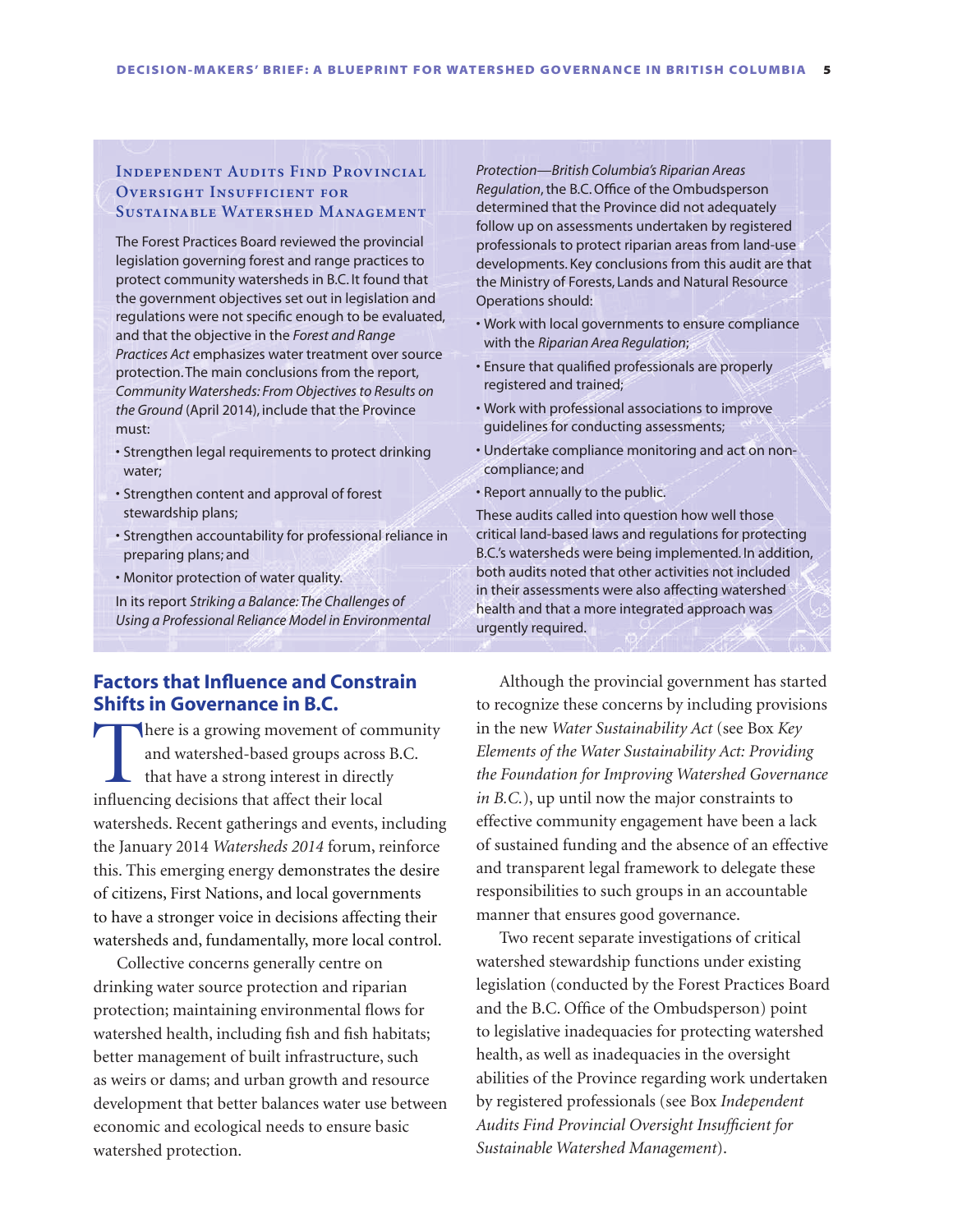# **A Blueprint for Change in B.C.'s Watersheds**

The report *A Blueprint for Watershed Governance in British Columbia* focuses on the reform and transformation of watershed governance to enable more socially and ecologically resilient, and ultimately sustainable, outcomes for B.C. It specifically explores the diverse "institutional architecture" (the law, policy, governance, and incentives framework) needed to create this kind of comprehensive change. It identifies a number of benefits and opportunities associated with comprehensive watershed governance reform, including:

- • Creating resilience in both natural and community-based systems to adapt to a changing climate;
- • Enhancing water-use efficiency and conservation, and improving management;
- • Leveraging local expertise and resources;
- • Clarifying roles and responsibilities;
- • Protecting and enhancing ecological health and function and thereby improving community prosperity; and
- • Reducing (and potentially even avoiding) conflict.

The *Blueprint* illustrates the critical role that watershed entities (WEs) can play in implementing the new B.C. *Water Sustainability Act* (and the broader water and watershed management regime for the province) over the next decade. Ultimately, through a series of draw-down powersharing agreements, WEs will have to become active participants and eventually begin taking responsibility for delegated decisions over the coming years.

The *Blueprint* concludes that WEs could provide the necessary nexus for integrating whole-system thinking with local ecological, economic, and social requirements. The governance functions and core activities envisioned for WEs are laid out in the table *Main Features and Activities of Watershed Entities (WEs)* in the Appendix.

This table identifies both specific statutory responsibilities that could be delegated to WEs under Section 126 of the WSA or through other arrangements to address powers related to water quality or drinking water. It also identifies the primary functions that some existing WEs are already undertaking, and which could be formalized, including:

- Watershed visioning and planning;
- • Monitoring and reporting on local conditions;
- • Integrating mandates across levels of government;
- • Reducing and resolving conflicts; and
- Education and building awareness.

The table in the Appendix outlines how WEs would interact with other existing formal decisionmakers to drive a comprehensive, watershedfocused model of governance. It also describes the range of activities that WEs could take on over time. An incremental approach is critical; this will allow WEs to "grow" as their capacity, local support, and proven successes increase. An emphasis on this kind of flexible, evolutionary approach will also help build legitimacy for WEs to make increasingly difficult and controversial decisions over time. The opportunity for WEs to be granted delegated powers under Section 126 of the WSA is an important first step and should motivate them to undertake the primary functions as noted previously, as there is a vested interest in seeking delegated authority to implement key decisions.

# **Winning Conditions and Milestones in the Coming Decade**

Two critical dimensions characterize the proposed WEs: a *flexible spectrum of organizational structures* will be necessary to fit local circumstances; and that WEs *are enabled*, not required.

British Columbia is diverse, with institutional, legal, cultural, and geographic priorities varying across the province. As such, a variety of structures will likely be needed to address issues and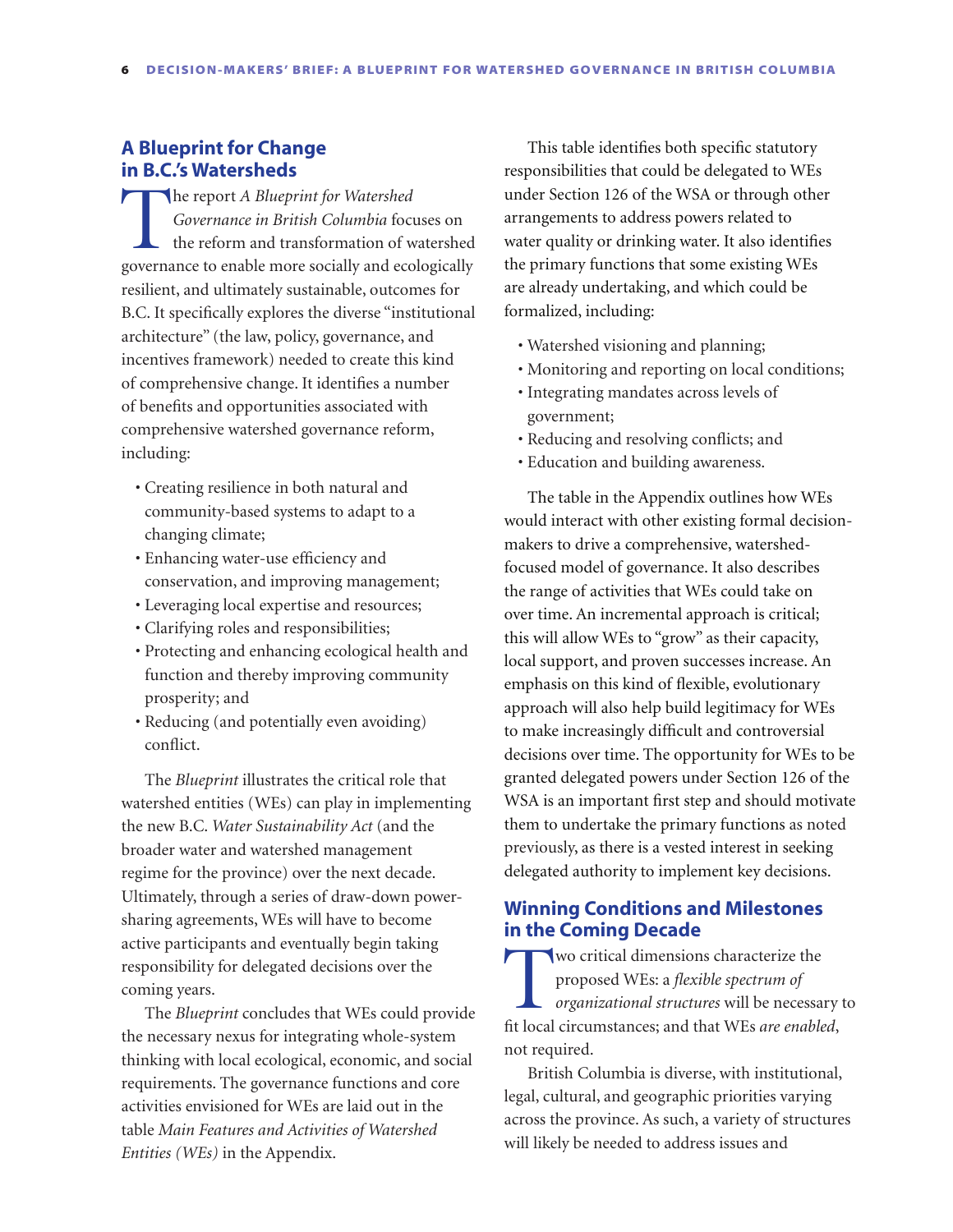challenges. The proposed model is purposefully built to be outcome based and not procedurally or structurally prescriptive. Furthermore, local entities, including First Nations and local governments, are very concerned about the "downloading" of responsibilities from senior government. Taking this into account, this model instead emphasizes the ability to "draw down" powers; this explicitly means that the local entity or body could choose which powers are most appropriate for their local situation and ensure the necessary resources are available to execute them. Emphasizing the need to receive resources (or powers to generate them) to ensure WEs have the ability, expertise, and capacity to execute these new powers is absolutely critical. Ultimately, the provincial and federal governments are still accountable, so must provide the necessary funds and resources to ensure that delegated water management tasks get done. This is a critical condition if government is to move towards enabling community-based action and solutions.

For this model to work and for WEs to be successful, in the *Blueprint* we have identified nine winning conditions that, when implemented together, drastically increase the likelihood of achieving the goal of enhanced watershed management and better governance:

#### **1.** *Enabling powers in legislation*

- • These have been enabled to WEs under Section 126 of the *Water Sustainability Act*
- • Watershed governance pilot projects should be used to inform the regulations required to implement this section of the act

#### **2.** *Co-governance with First Nations*

• Formal relationships between indigenous governments and the Province (and, in some cases, local governments)—such as co-creating or co-chairing WEs—will cement a working relationship and understanding of roles and responsibilities, and ultimately reduce conflicts in governance

## **3.** *Support from and partnership with local government*

- • Accountability can be best achieved by ensuring that elected representatives of local government are active participants and on the board of WEs
- • Local governments can raise revenues to lever additional resources from other sources and must be engaged as much as possible
- **4.** *Sustainable long-term funding*
	- • Funds can be obtained from a variety of sources, including local government grants, support from the federal and provincial governments, non-profit organizations, or payments for ecosystem services
	- • Where there is formal delegation of powers under the *Water Sustainability Act*, funding support (or access to support) must also be provided

# **5.** *A functioning legal framework for sustainable water and watershed management*

- • This requires a coordinated set of legislation that is aligned to deal with cumulative effects for governing land and water use in watersheds
- • A starting point is for the recommendations from the two recent independent audits (see Box *Independent Audits Find Provincial Oversight Insufficient for Sustainable Watershed Management*) to be implemented as part of an improved management framework

# **6.** *Availability of data, information, and monitoring*

- • Basic information on hydrology, water quality, water use, and the state of the health of watersheds should be required before planning can be initiated
- • Additional information should focus on filling critical gaps identified through watershed planning and incorporating traditional knowledge
- • Citizen- or community-based monitoring of activities should be verified and included in a central database or a locally accessible "data vault"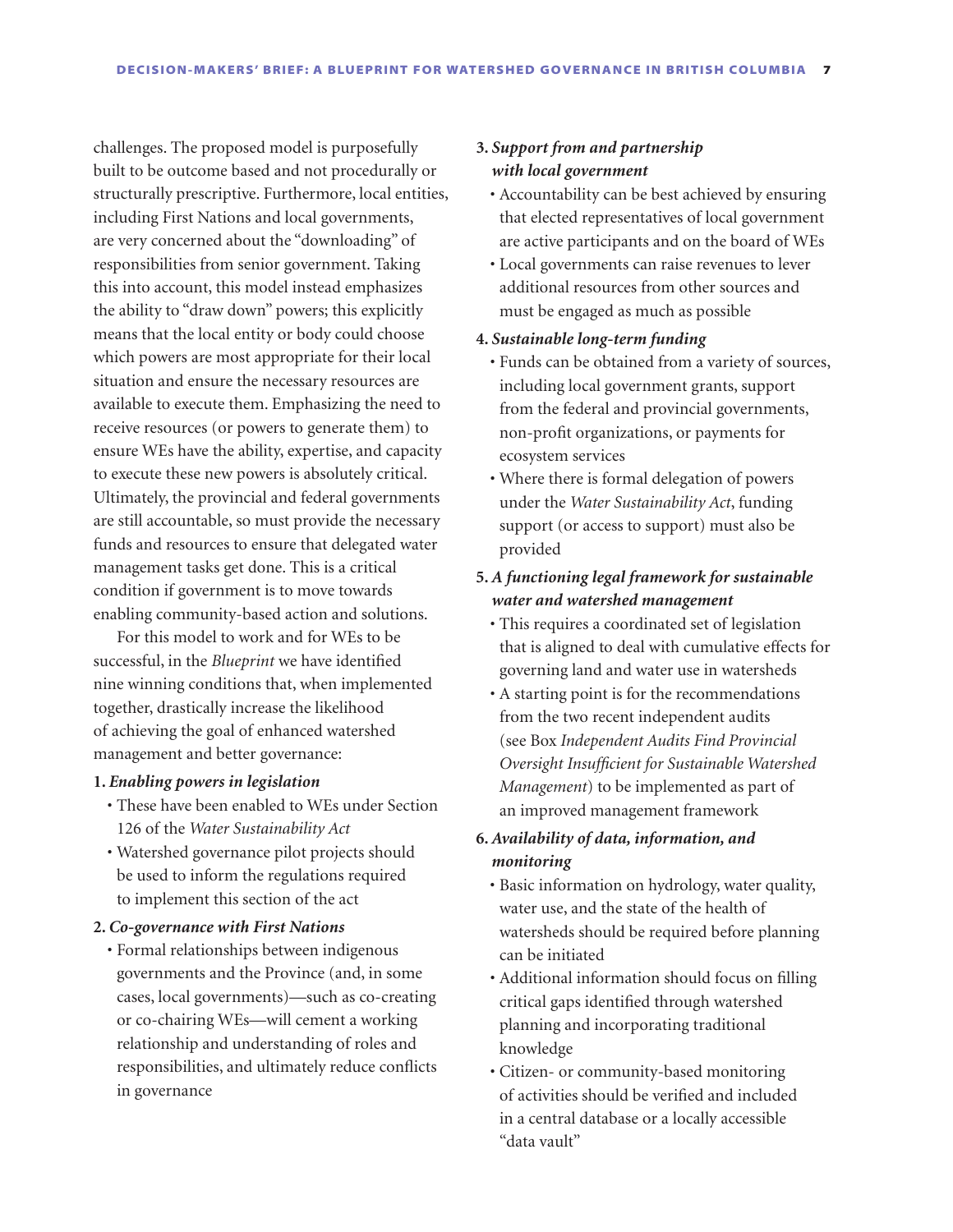#### **7.***Independent oversight and public reporting*

- The conclusions and recommendations from the two independent audits on aspects of watershed stewardship point to the critical role that independent assessments play in good governance (see Box *Independent Audits Find Provincial Oversight Insufficient for Sustainable Watershed Management*)
- • A Natural Resource Practices Board is urgently required that would broaden the role of the current Forest Practices Board to all aspects of watershed and water management

### **8.** *Assessing cumulative impacts*

- • Sustained watershed health requires tracking all land-use activities that affect hydrology, water quality, and riparian systems
- This must be based only on a clear set of pre-determined outcomes and an integrated approach to watersheds as whole systems, not on segmented assessments as conducted on forest and range practices or riparian areas

# **9.** *Continuous peer-to-peer learning and capacity building*

- The *Watersheds 2014* forum indicated the power of shared learning by bringing a broad range of practising groups together
- • Regular watershed governance forums will be required to expedite capacity building and learning from pilot projects on a range of activities (as outlined in the table *Main Features and Activities of Watershed Entities (WEs)* in the Appendix)

The key starting point in any of B.C.'s watersheds will be an agreement between key stakeholders and rights holders, including First Nations and local and provincial governments, to catalyze the creation of a local WE. WEs would have to be specifically designed to be accountable and financially sustainable to build the necessary local legitimacy to advise and, ultimately, make decisions on governing the ecological, social, and economic health of their watersheds.

The ultimate goal is to protect watershed health and ensure whole-of-watershed thinking, which would be supplemented by increased cooperation with First Nations, accelerated green development, and strengthened effectiveness of community involvement in critical decisions that affect fresh water in B.C. This brief provides a blueprint of not only why this should be achieved, but how British Columbia can begin moving down this path towards a more sustainable water future for all.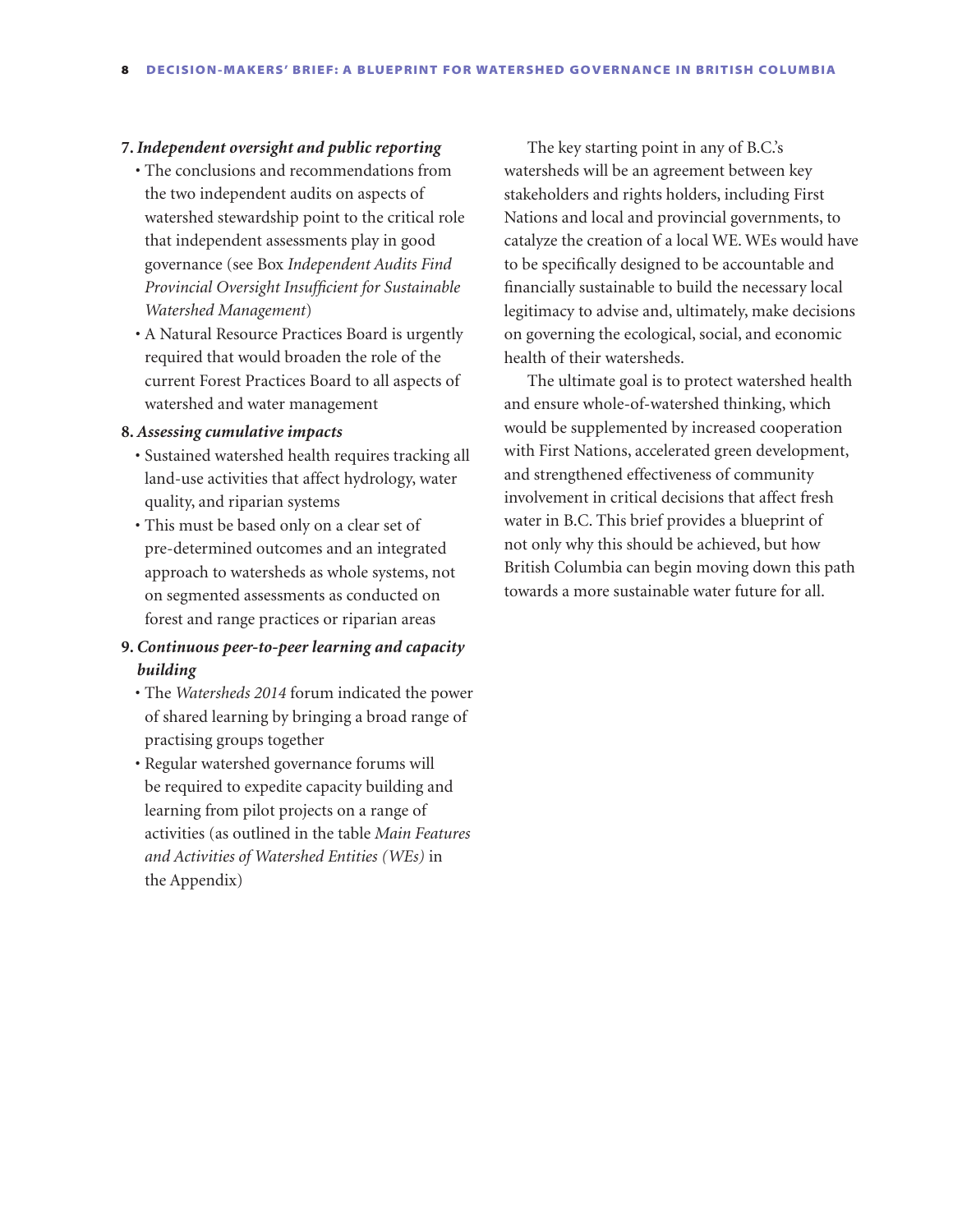## **Key Elements of the** *Water Sustainability Act***: Providing the Foundation for Improving Watershed Governance in B.C.**

With the new *Water Sustainability Act*, the provincial government has enabled three important new tools specifically designed to support local needs for watershed governance:

- • *Area-Based Regulations*, which can be adopted for specific watersheds facing multiple water pressures or unique water management challenges;
- • *Water Objectives*, which are a formal legal tool for better protecting water supply, water quality, and aquatic systems; they provide a constraint and requirement on statutory decision-makers to consider water objectives and supporting ecosystems in key decisions across resource sectors; and
- • *Watershed Sustainability Plans*, which can be created to either react to specific pressures or to anticipate them. Such plans can be triggered through a request by a local body, such as a watershed entity.

Other key provisions set out in the *Water Sustainability Act* that strengthen the basic legal framework for sustainable water management include:

#### **Planning and Governance**

- • New provisions promote a more comprehensive approach to water planning, with explicit powers to create allocation regimes that better reflect local needs and priorities and the power to prioritize source water protection ahead of other resource authorizations.
- Section 126 explicitly empowers the Ministry of Environment to delegate the full range of authorities and decision-making functions associated with the act to regional bodies (watershed entities).

## **Water Reservations, Environmental Flow Protection, and Beneficial Use**

- Provisions in the new act will require decisionmakers to consider environmental flows in all future decisions related to new licences or reviews of existing licences. It also provides the power for short-term interventions that prioritize critical environmental flows (minimum flow needs) or protect fish and sensitive fish habitats as priority over all other licensed uses.
- The act allows for the designation of sensitive streams (generally those with important fish populations) which prohibits the building of dams, prescribes only limited development activities in riparian areas, and increases protection.
- • Beneficial use is elevated as a critical criterion for water use of any kind. Beneficial use includes the Province's ability to secure resource rentals for the administration of the water allocation system and also to promote efficient use. It may also include the requirement that water use provide a broader public interest for the benefit of all British Columbians.
- The Crown has the powers to reserve (set aside) a portion or all of a stream or aquifer for ecological or agricultural purposes based on an approved *Water Sustainability Plan*.

#### **Licensing Groundwater Withdrawals**

- • Groundwater use is currently unregulated.The new act provides explicit provisions for licensing larger (non-domestic) groundwater, including extending the surface water rentals regime to licensed groundwater users.
- This will allow the Province to better manage fresh water as one integrated resource, promote basic protection for fish and fish habitats, and ensure minimum flows are maintained.

#### **Monitoring and Reporting**

- The new act requires larger users to measure actual water use under a surface or groundwater licence and report to government.
- • Under Area-Based Regulations,this requirement could be applied to all users.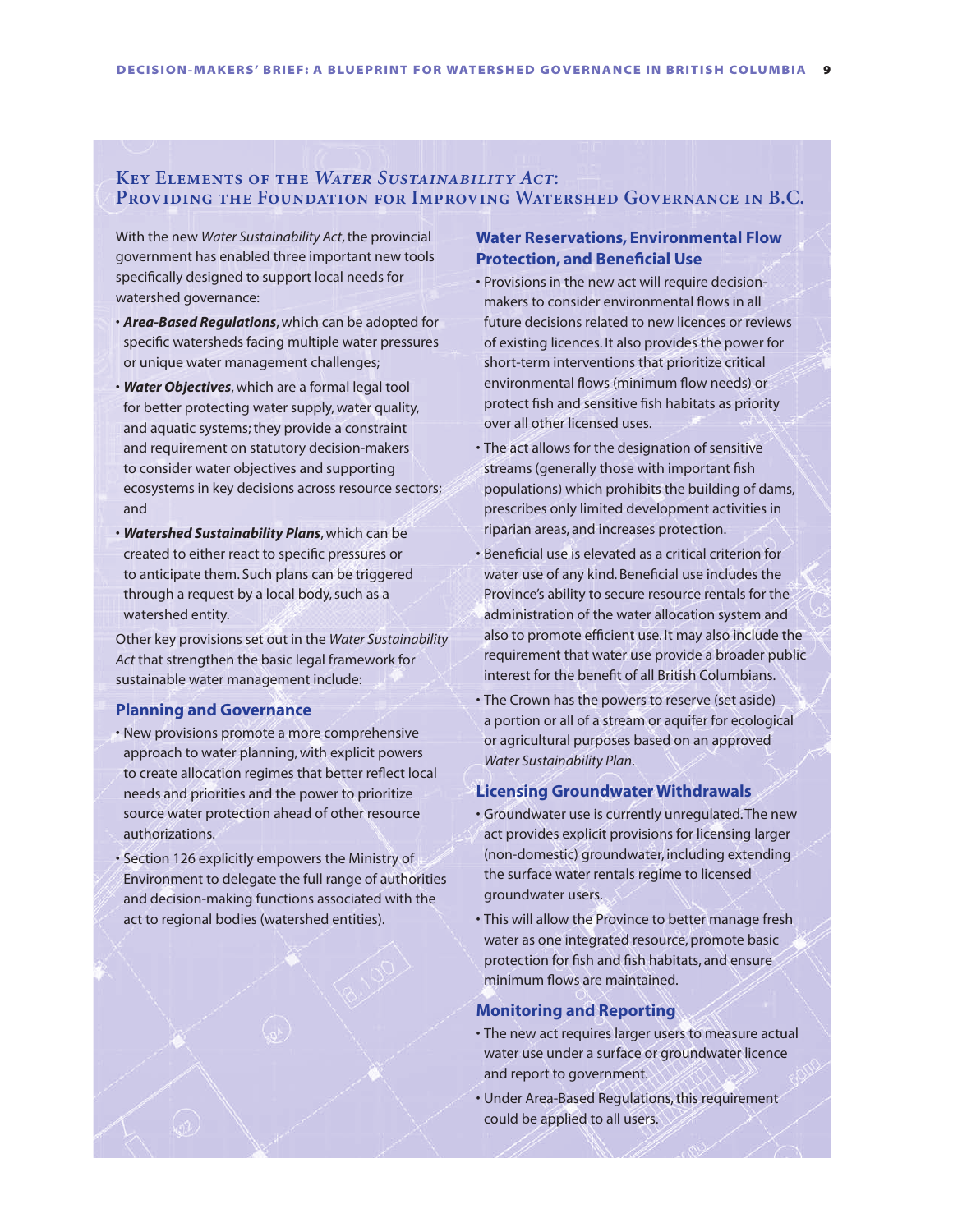## appendix: Main Features and Activities of Watershed Entities (WEs)9

| <b>KEY FEATURE</b><br><b>OF WES</b>                      | <b>DETAILS</b>                                                                                                                                                                                                                                                                                                                                                                                                                                                                                                                                            | <b>ADDITIONAL NOTES</b>                                                                                                                                                                                                                                                                                                                                                                                                                                                                         |
|----------------------------------------------------------|-----------------------------------------------------------------------------------------------------------------------------------------------------------------------------------------------------------------------------------------------------------------------------------------------------------------------------------------------------------------------------------------------------------------------------------------------------------------------------------------------------------------------------------------------------------|-------------------------------------------------------------------------------------------------------------------------------------------------------------------------------------------------------------------------------------------------------------------------------------------------------------------------------------------------------------------------------------------------------------------------------------------------------------------------------------------------|
| <b>Overview</b>                                          | . WEs legally defined by watershed boundaries (or<br>a clustering of smaller watersheds with relevant<br>groundwater aquifers) with clear legislated mandate<br>• "Enabled" in legislation (i.e. voluntary establishment<br>subject to capacity, local interest, and ability to meet<br>accountability and legitimacy requirements)<br>• Could either be created or evolve from existing<br>institutions, such as a regional district, Trust, or non-<br>profit society, but must meet basic accountability and<br>First Nations partnership requirements | . WEs also defined based on population size and<br>cultural and community continuity<br>· Not a one-size-fits-all model; for example, WEs<br>could represent at the scale of:<br>• a basin (e.g. Okanagan);<br>• a sub-watershed of a larger basin (e.g.<br>Thompson watershed within the Fraser Basin);<br>or<br>• a clustering of smaller watersheds, based on<br>socio-ecological relevance (e.g. Capital Regional<br>District, Haida Gwaii)                                                 |
| Areas of<br>Decision-<br><b>Making</b>                   | · Initially limited to primary functions (see details<br>on primary functions below) within the context of<br>defined senior and local government roles and First<br>Nations water/land objectives and priorities                                                                                                                                                                                                                                                                                                                                         | . Over time, potential to "opt in" additional functions<br>with delegated decision-making powers, akin to<br>"statutory decision-makers" under legislation                                                                                                                                                                                                                                                                                                                                      |
| Representation                                           | • Required to have representation across watershed<br>interests and sectors, either directly or through formal<br>technical advisory bodies<br>• A variety of approaches possible but likely "multi-<br>party"; this would involve a blend of elected<br>representatives, along with individuals nominated<br>by core parties (e.g. senior government, local<br>government, First Nations) who would be appointed<br>by local selection processes                                                                                                         | · Specific composition and size of council/boards<br>would depend on local priorities and contexts, but<br>would have broad-based representation<br>· First Nations would have government-to-<br>government role                                                                                                                                                                                                                                                                                |
| <b>Funding and</b><br><b>Financial</b><br>Sustainability | . Would draw from:<br>· initial base funding from senior government;<br>· local taxation;<br>• resource revenues and rentals/ royalties/surcharges<br>(from permits and licences), with a focus on "user<br>pays";<br>• project-based grants and programs;<br>• ecological bonds; and<br>• trust funds, endowments, and other social<br>financing sources                                                                                                                                                                                                 | . Initial funding would likely be needed to establish<br>core administration; WEs would also need ability to<br>raise funds to ensure basic capacity and additional<br>resources for identified projects<br>· Ongoing core funding, based on resource rentals<br>and local taxation, would be supplemented by<br>project-specific grants from senior government,<br>private foundations, or service provision<br>• Revenues would come from water pricing, with<br>reinvestment for stewardship |
| <b>Dispute</b><br><b>Resolution</b>                      | • Achieved formally via locally empowered water<br>bailiffs and appeal board<br>• Credible community watershed ambassadors<br>appointed by WEs to provide community-based<br>oversight and engagement<br>. WEs would play a role in convening, educating, and<br>nurturing community watershed ambassadors                                                                                                                                                                                                                                                | . Water bailiffs would have powers to negotiate<br>disputes about water allocation rights during<br>droughts<br>· Watershed ambassadors would be local citizens<br>with capacity to educate on good watershed<br>management practices and assist in dispute<br>resolution<br>• Appeals and dispute resolution would be handled<br>through an appeal board (e.g. the Environmental<br>Appeal Board already exists in legislation)                                                                |

<sup>9</sup> Source: Brandes, O.M., O'Riordan, J., O'Riordan, T., & Brandes, L. (2014, January). *A Blueprint for Watershed Governance in British Columbia*. Victoria, Canada: POLIS Project on Ecological Governance at the University of Victoria. Retrieved from http://poliswaterproject.org/blueprint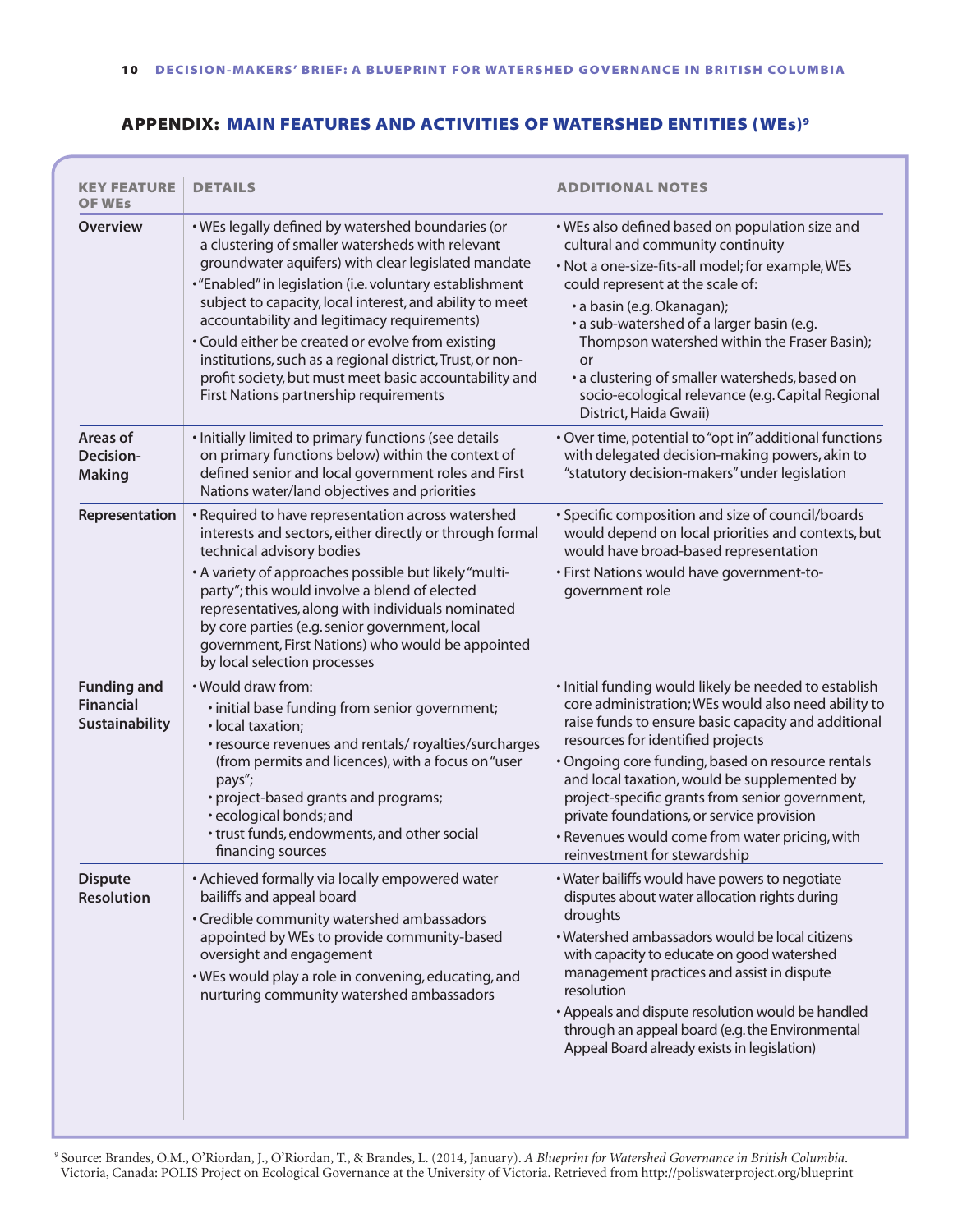| <b>KEY FEATURE</b><br>OF WEs                                                                                             | <b>DETAILS</b>                                                                                                                                                                                                                                                                                                                                                                                                                                                                                                                                                                                                                                                                                                                                                                                                                                                                                                                                                                                                          | <b>ADDITIONAL NOTES</b>                                                                                                                                                                                                                                                                                                                                                                                                                                                                                                                                 |
|--------------------------------------------------------------------------------------------------------------------------|-------------------------------------------------------------------------------------------------------------------------------------------------------------------------------------------------------------------------------------------------------------------------------------------------------------------------------------------------------------------------------------------------------------------------------------------------------------------------------------------------------------------------------------------------------------------------------------------------------------------------------------------------------------------------------------------------------------------------------------------------------------------------------------------------------------------------------------------------------------------------------------------------------------------------------------------------------------------------------------------------------------------------|---------------------------------------------------------------------------------------------------------------------------------------------------------------------------------------------------------------------------------------------------------------------------------------------------------------------------------------------------------------------------------------------------------------------------------------------------------------------------------------------------------------------------------------------------------|
| Accountability                                                                                                           | · Elected representation (or nomination and local<br>appointment) as part<br>of formal decision-making structure<br>• Mandatory public reporting and independent, arms-<br>length oversight<br>• Accountability provisions would be built in law, with<br>enforcement authority by citizens in court; also some<br>administrative penalties for smaller violations                                                                                                                                                                                                                                                                                                                                                                                                                                                                                                                                                                                                                                                      | · Senior government would compile watershed<br>health indicators and perform/ require periodic<br>oversight audits based on indicators<br>• Complaint investigation and audit review would be<br>done by an independent body<br>• Financial and board-level directors would have<br>oversight through transparent provincial processes                                                                                                                                                                                                                  |
| <b>Primary</b><br><b>Functions</b><br>of WEs                                                                             | · Watershed visioning and planning based on watershed<br>function and ecological health (including flood and<br>drought planning)<br>· Integration of mandates, programs, capacities, and<br>responsibilities of different levels of government at the<br>watershed scale, including providing formal input into<br>land-use decisions (e.g. prioritizing protected areas)<br>• Education and awareness building, including direct<br>engagement to build watershed community culture<br>· Data collection and information management,<br>including traditional ecological knowledge, as part of<br>a provincially established, supported, and monitored<br>integrated data system for state-of-the-watershed<br>reporting<br>• Promote water conservation, including alternative<br>sources (e.g. rainwater, recycled water) and restore<br>watershed aquifers using an approach that builds<br>resiliency into management scenarios to address<br>changing conditions<br>· Promote compliance and conflict resolution | . WEs would ensure ecologically based thinking and<br>values are incorporated into all decisions at all levels<br>of government<br>. WEs would be responsive to local government,<br>but within the context of senior government and<br>established standards or ecosystem outcomes<br>· Would develop legally enforced plans as defined<br>and enabled in legislation, which would be<br>publicly released and reported in partnership<br>or collaboration with First Nations and local<br>government                                                  |
| <b>Additional</b><br><b>Possible</b><br><b>Functions</b><br>of WEs<br>(Areas for<br>potential<br>opt-in or<br>draw down) | • Establish priority drinking water sources and develop<br>Drinking Water Source Protection Plans, which would<br>have priority over other resource activities, subject to<br>Cabinet approval<br>• Monitoring (and in some cases setting) watershed-<br>wide water allocations, based on provincial objectives,<br>including administering specific water licences<br>• Monitoring (and in some cases setting) environmental<br>water quality standards, with a role in pollution<br>permitting<br>• Green infrastructure development and funding<br>distribution, including emphasis on mwwore<br>sustainable approaches to flood management (e.g. use<br>of wetlands for flood attenuation, setback dykes, bank<br>stabilization)<br>• Managing and balancing water use and activities in<br>protected riparian areas<br>• Fish habitat management and conservation                                                                                                                                                  | • As WEs meet basic accountability and capacity<br>requirements, they could further "opt in" to various<br>activities, with the support of the Province and First<br>Nations and based on capacity and interest<br>• These "additional" activities would be quided by<br>senior government priorities/policies (e.g. pollution<br>prevention, environmental flow needs, protected<br>spaces, water quality thresholds), but would enable<br>WEs to exceed provincially set standards or to better<br>customize them to the needs of their local regions |